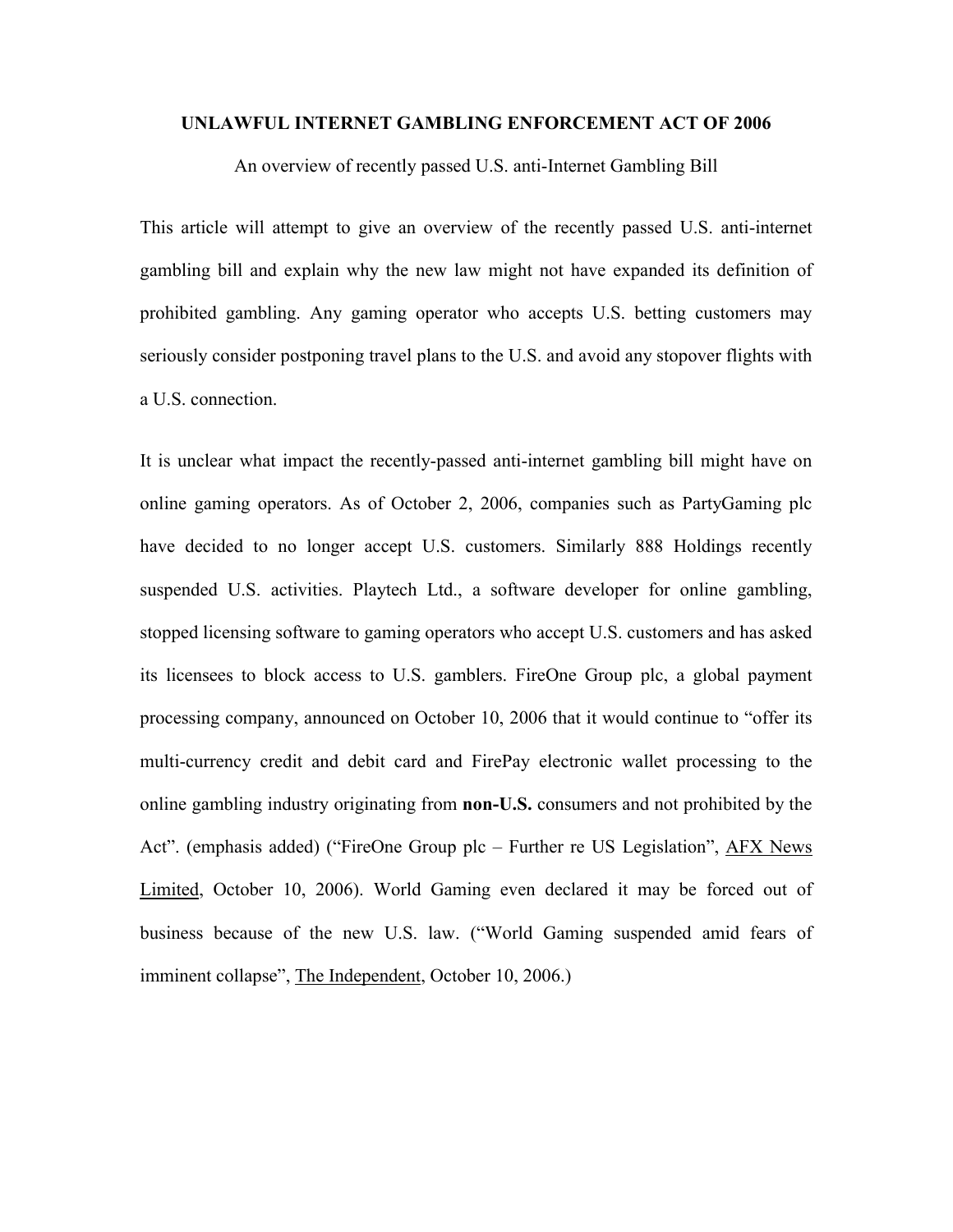Is the sky really falling? Publicly-traded companies might conclude termination of U.S. gamblers would be legally advisable. Private companies may not, however, conclude the new law will mandate withdrawal from the U.S. market.

# **What is the legal impact of the Unlawful Internet Gambling Act on an interactive privately held offshore gaming operator?**

The UIGE was attached to an unrelated bill, the Safe Port Act, just before the U.S. Senate recessed for a national election campaign and passed both Houses of Congress on September 30, 2006.

## **Does the Act broaden the definition of prohibited online gambling?**

The definition of gambling in the UIGE Act is located in §5362.

*"(A) means the staking or risking by any person of something of value upon the outcome of a contest of others, a sporting event, or a game subject to chance, upon an agreement or understanding that the person or another person will receive something of value in the event of a certain outcome;*

*"(B) includes the purchase of a chance or opportunity to win a lottery or other prize (which opportunity to win is predominantly subject to chance);*

*"(C) includes any scheme of a type described in section 3702 of title 28; (This pertains to the Professional and Amateur Sports Protection Act, which in effect prohibits sports betting except for Nevada)*

At first glance, this language would seem to prohibit all internet wagering except for

exemptions specified in §5362 such as free games, fantasy sports, intrastate transactions,

intratribal transactions and Interstate Horseracing.

The bill, (§ 5362) however, contains the following provision.

*"(10) UNLAWFUL INTERNET GAMBLING.-*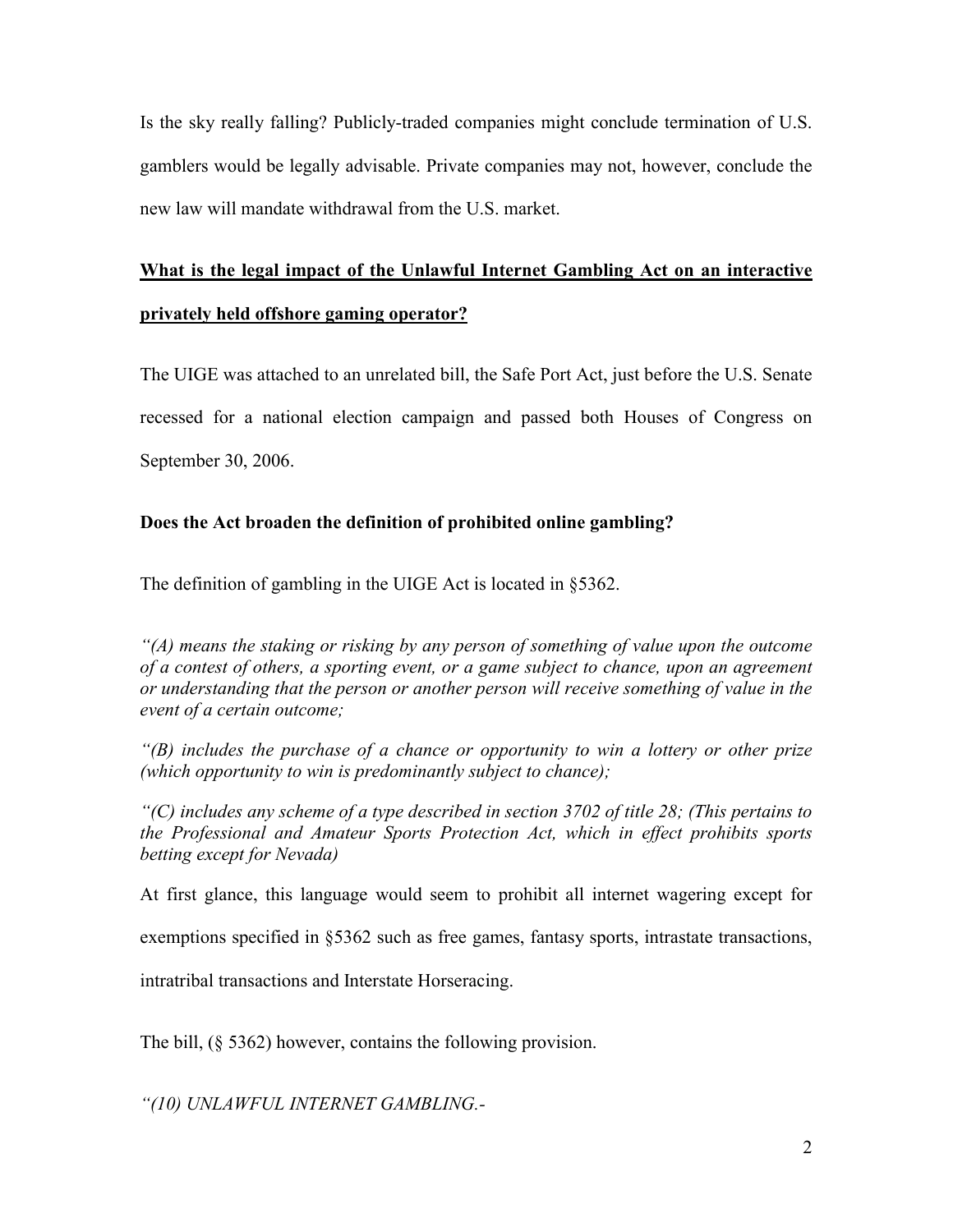*"(A) In General- The term 'unlawful Internet gambling' means to place, receive, or otherwise knowingly transmit a bet or wager by any means which involves the use, at*  least in part, of the Internet where such bet or wager is unlawful **under any applicable** *Federal or State Law in the State or Tribal lands in which the bet or wager is initiated, received, or otherwise made. (emphasis added)*

Because of the wording in §5362(10) and since Representative Bob Goodlatte has made public statements that it is still his intention to seek the adoption of a bill amending the Wire Act (18 U.S.C. § 1084) this bill does not add any additional prohibited forms of gambling that were not present prior to the passage of the UIGE. This would bring us back to the legal status prior to the passage of the UIGE where most legal scholars and case law indicated that non-sports betting transactions were in a grey area of law and the consensus was that only online sports betting was prohibited by the Wire Act while other types of online gambling such as poker or casino style games were not. Notwithstanding the aforementioned consensus, the U.S. Department of Justice has always insisted that all internet gambling is illegal.

The uncertainty of whether this bill expands the definition of legal gambling is further exacerbated by a statement in the "Congressional Findings and Purpose (§5361)".

"*(b) Rules of Construction –No provision of this subchapter shall be construed as altering, limiting, or extending any Federal or State law or Tribal-State compact prohibiting, permitting, or regulating gambling within the United States."*

The UIGE is specific in that §5363 specifically states, *"No person engaged in the business of betting or wagering may knowingly accept, in connection with the participation of another person in unlawful Internet gambling....."* financial payment through methods such as credit cards or other forms of credit, electronic fund transfers or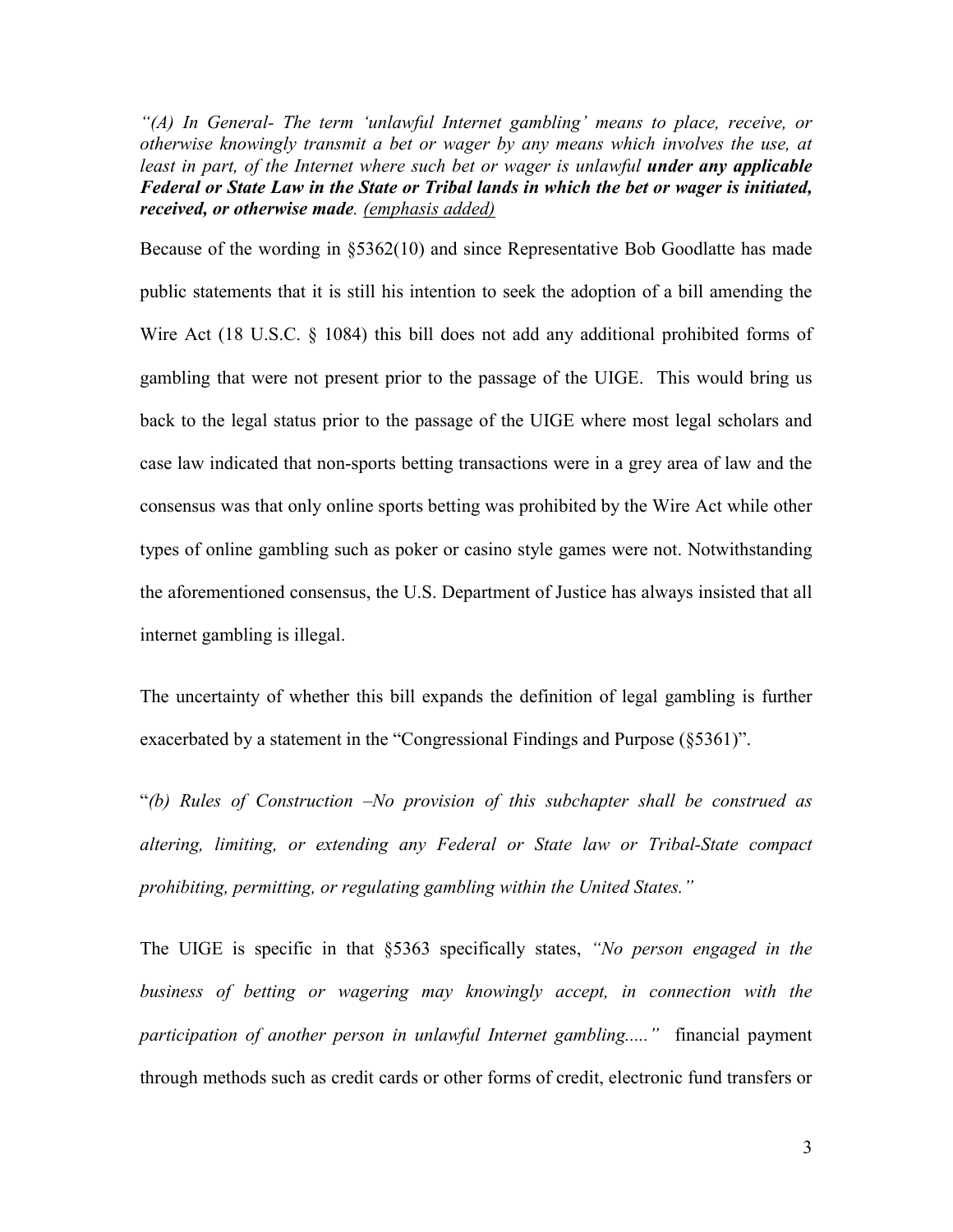other means of money transmitting, checks or similar instrument and any other means set forth in the still to be drafted regulations. The UIGE sought to prevent these methods of funding for Internet gambling but did nothing to amend the Wire Act (18 U.S.C. § 1084), which the Department of Justice relies upon in support of its opinion that all online gambling is illegal. Thus it could be argued that the sole purpose of this bill was to penalize gaming operators who accepted credit cards and electronic cash for prohibited gambling, i.e., sports betting and only sports betting.

Under the UIGE Act the financial transaction provider is not considered to be in the business of betting or wagering (§5362) (2) unless it operates, owns or controls an Internet wagering site (§5367). These provisions should have no realistic impact on any offshore provider as long as it remains totally offshore and its executives do not visit the United States.

Legal experts that have been involved in the field of Internet gambling such as I. Nelson Rose have serious doubts as to the expansion of criminal liability. In commenting on the Act, Rose opined "That's a major weakness of the new measure…. It left out expanding the reach of the Wire Act, so poker sites can say "we're not covered by that'". ("Bad Luck for Online Gaming" Los Angeles Times, Oct. 3, 2006). Similarly, Anthony Cabot, an internet gaming expert, in an opinion for Fun Technologies Inc. (AIM:FUN) stated,

> "If skill games are not unlawful under applicable state or Federal law, then they are not unlawful under this Act. The sponsors of this legislation repeatedly asserted that nothing …. in this Act converts currently legal activities to unlawful activities. "Fun Technologies – Statement", October 9, 2006. AFX News Limited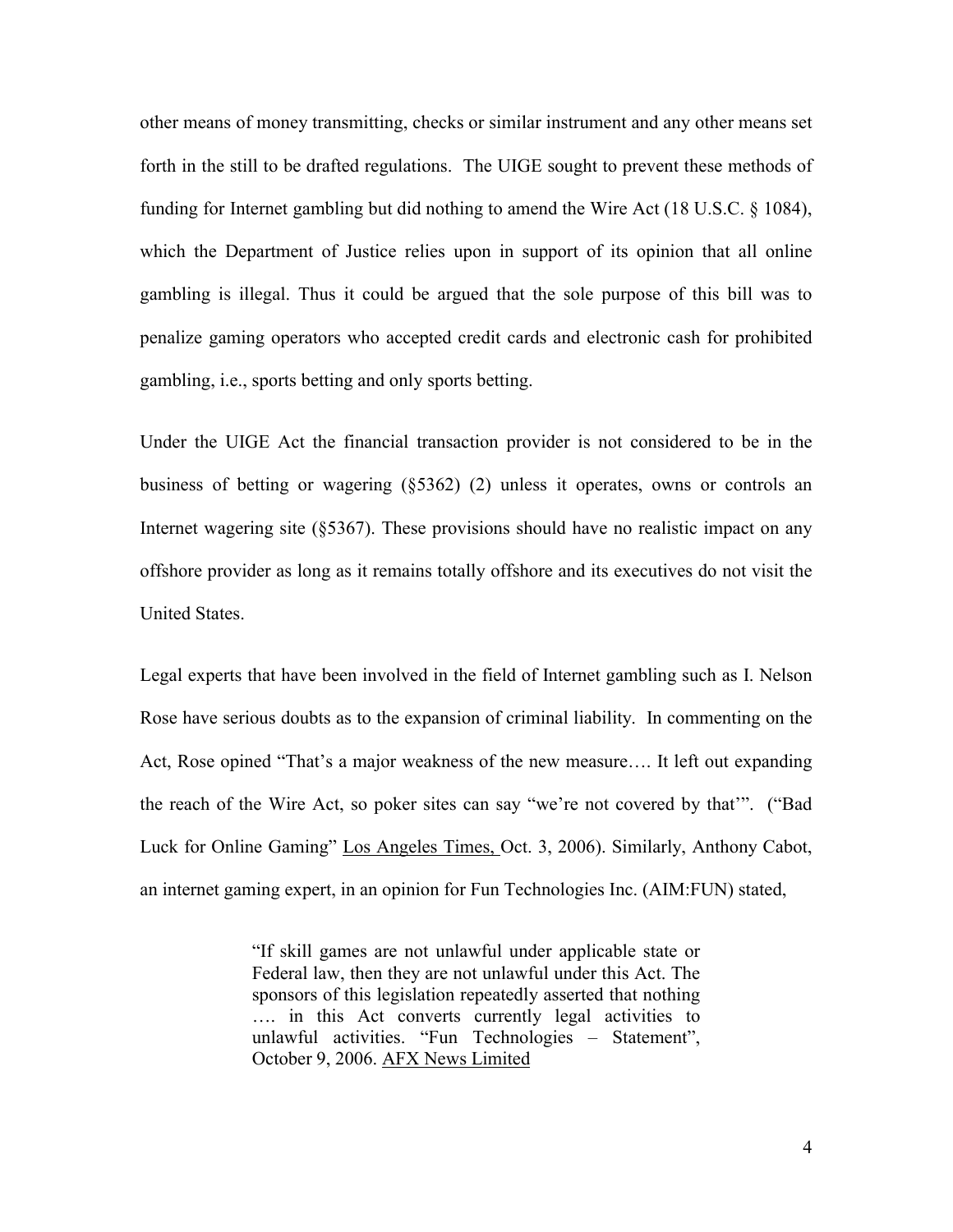Unfortunately for skill-based gaming providers, the UIGE did not expand permitted gambling. The original Goodlatte bill (HR 4777, the Internet Gambling Prohibition Act), attempted to amend the Wire Act, and might have significantly expanded the definition of permitted gambling,

*"Section 2, Definitions…*

*(6) The term 'bets or wagers'-*

*"(A) means the staking or risking by any person of something of value upon the outcome of a contest of others, a sporting event, or a* **game predominantly subject to chance***, upon an agreement or understanding that the person or another person will receive something of greater value than the amount staked or risked in the event of a certain outcome;"***(emphasis added)**

The Department of Justice testified before a Congressional subcommittee on April 5,

2006 that it had concerns with some of the Goodlatte bill definitions and stated,

*"For example, since the definition of the term 'bet or wager' requires that the activity be 'predominately subject to chance,' we are concerned whether this definition is sufficient to cover card games, such as poker."*

While this language was not in the final bill adopted by Congress, it does indicate, however, that the Department of Justice may be aware of the distinction between games of skill and games of chance and may explain why there has been minimal federal interest in interactive poker.

# **If the Act does not expand prohibited gambling, what is the present legal status of an online gaming site located outside the United States with regard to Federal law?**

The issue is complicated by the fact that the U.S. Department of Justice's opinion has been that all interactive gambling, including interactive, interstate, state-licensed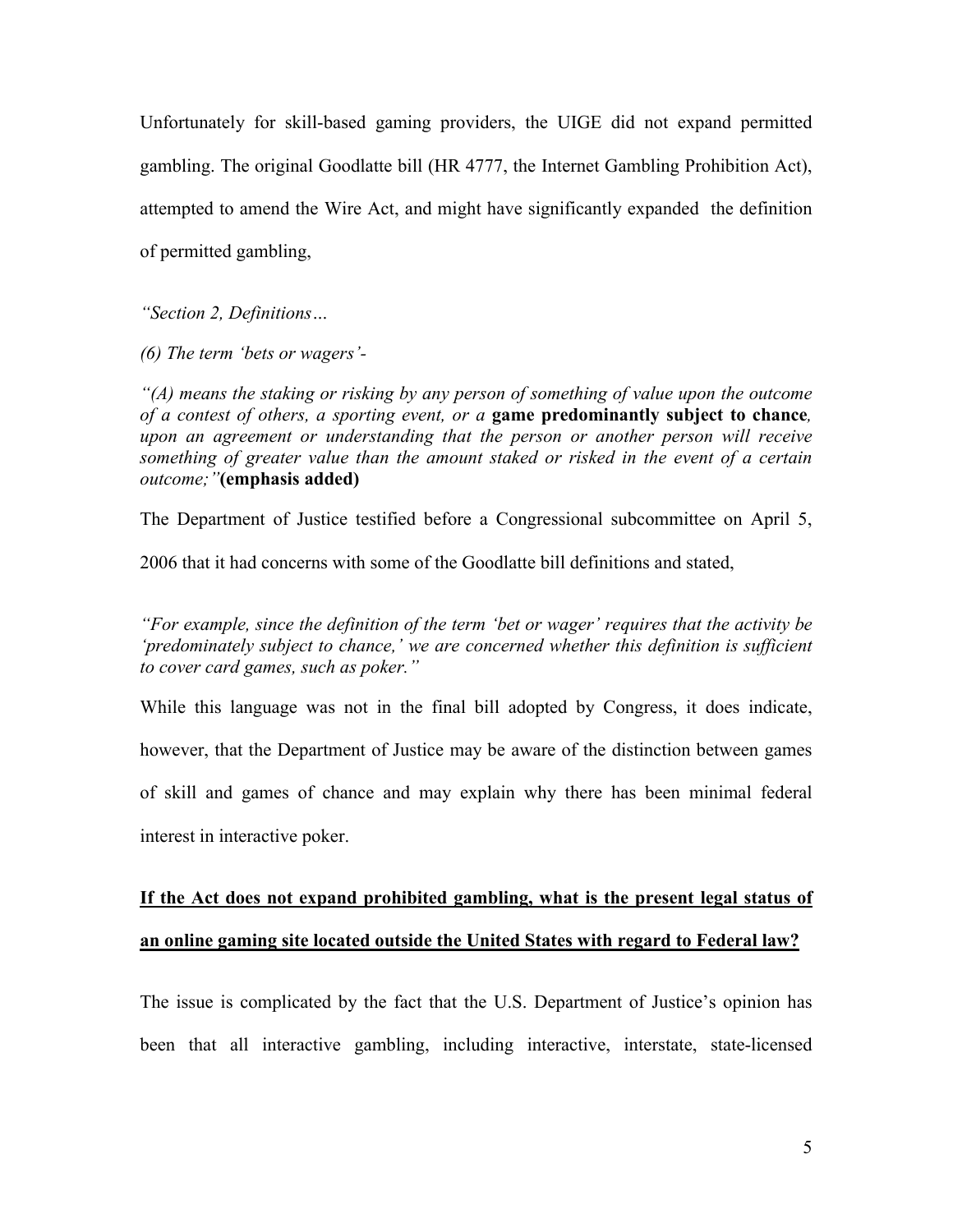horseracing is illegal. Furthermore, advertisers and suppliers may be in violation of the United States Code for aiding and abetting online gaming operators.

The U.S. Justice Department warned the U.S. Virgin Islands (January 2, 2004) that its present interactive gambling law would violate federal law. It also informed the State of North Dakota (March 7, 2005) that its proposed legislation, which would have regulated interactive poker, would be a violation of federal law. The Department of Justice has even asserted in a letter to Rep. John Conyers, dated July 14, 2003 that the December 2000 amendment to the Interstate Horseracing Act did not legalize interstate interactive horserace wagering between states that have licensed companies such as Youbet. Thus, according to the Department of Justice, Youbet and other companies accepting interactive horserace wagering from different states are in violation of federal law. The Justice Department in support of their opinion relies primarily on three federal statutes that were passed long before the development of interactive gaming, viz., the Wire Act (18 U.S.C. § 1084), the Travel Act (18 U.S.C. § 1952), and the Anti-Gambling Act (18 U.S.C. § 1955).

### **(A) The Wire Act**

An Internet gaming operator might be liable under the Wire Act if it participates in offshore sports betting, e.g., *U.S. v. Cohen* (260 F.3d 68, 2nd Cir. 2001), but likely would not be liable if it engaged in a contract concerning a U.S. bettor that involved offshore casinos, poker or lotteries. While the Justice Department may insist the Wire Act prohibits all Internet gambling, the Wire Act was specifically found by the Fifth Circuit Court of Appeals to apply only to sports betting. In *In Re MasterCard International Inc.,*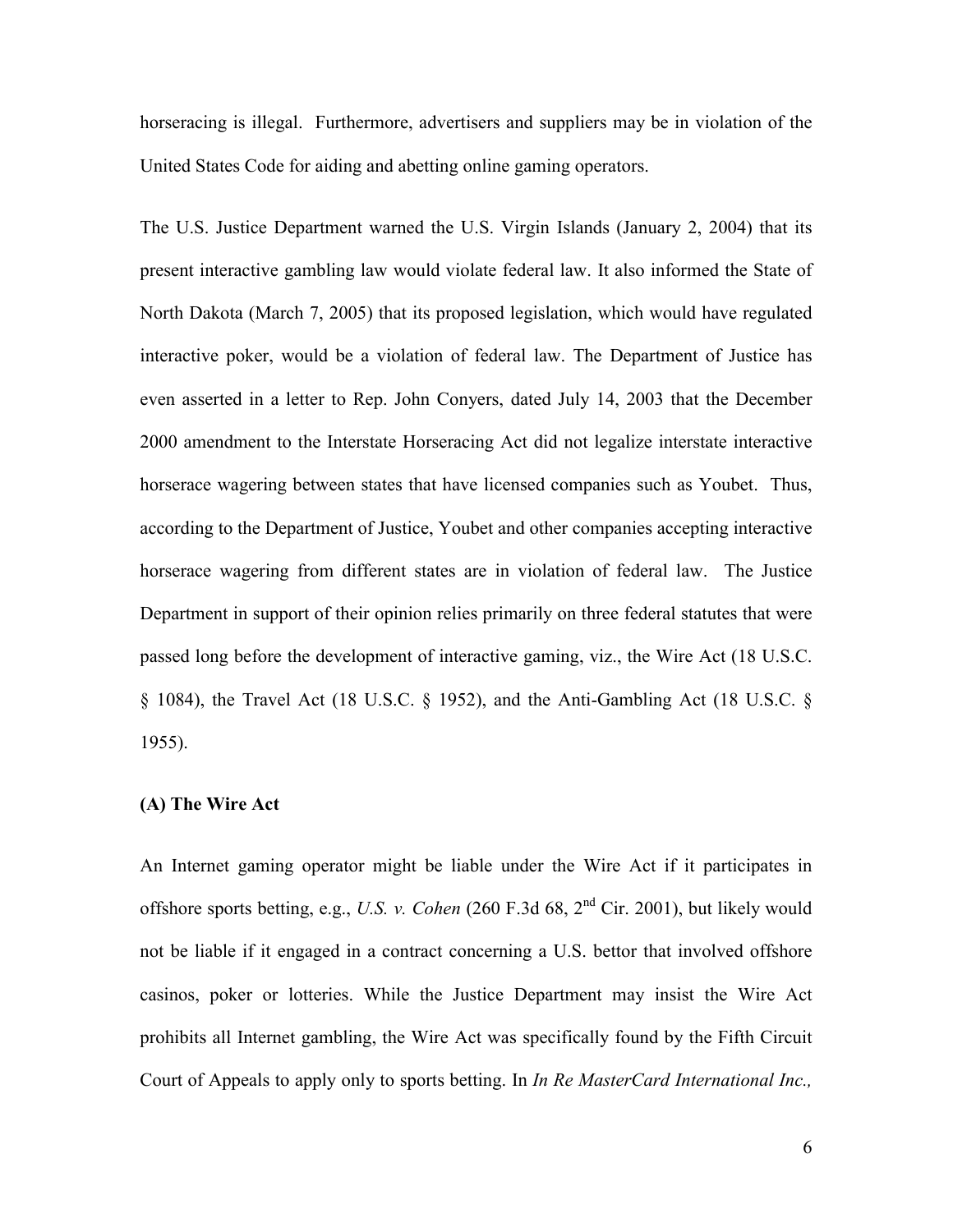(132 F. Supp. 2d 468 (E.D. La. 2001), aff'd 313 F.3d 257 ( $5<sup>th</sup>$  Cir. 2002)), a district court had to determine in multidistrict litigation whether numerous plaintiffs who lost money while wagering at offshore casinos could recover losses from their credit card companies. The plaintiffs had hoped to obtain class status to pursue a civil Racketeer Influenced and Corrupt Organizations Act (RICO) claim against credit card companies such as MasterCard. In order to assert a RICO claim, the plaintiffs would have to show, inter alia, "that Internet gambling violates the several federal and state statutes as alleged in the complaint" (*In Re MasterCard* at 478).

The district court concluded that the Wire Act (18 U.S.C. §1084) was applicable only to

sports wagering.

"However, even a summary glance at the recent legislative history of Internet gambling legislation reinforces the Court's determination that Internet gambling on a game of chance is not prohibited conduct under 18 U.S.C. § 1084. Recent legislative attempts have sought to amend the Wire Act to encompass "contest[s] of chance or a future contingent event not under the control or influence of [the bettor]" while exempting from the reach of the statute date transmitted "for use in the new reporting of any activity, event or contest upon which bets or wagers are based." See S.  $474$ ,  $105<sup>th</sup>$  Congress (1997). Similar legislation was introduced in the  $106<sup>th</sup>$  Congress in the form of the "Internet Gambling Prohibition Act of 1999." See S.  $692$ ,  $106<sup>th</sup>$  Congress (1999). That act sought to amend Title 18 to prohibit the use of the Internet to place a bet or wager upon "a contest of others, a sporting event, or a game of chance …" (Id) As to the legislative intent at the time the Wire Act was enacted, the House Judiciary Committee Chairman explained that "this particular bill involves the transmission of wagers or bets and layoffs on horseracing and other sporting events." See 107 Cong. Rec. 16533 (Aug. 21, 1961). Comparing the face of the Wire Act and the history surrounding its enactment with the recently proposed legislation, it becomes more certain that the Wire Act's prohibition of gambling activities is restricted to the types of events enumerated in the statute, sporting events or contests. Plaintiffs' argument flies in the face of the clear wording of the Wire Act and is more appropriately directed to the legislative branch than this Court." (*In Re MasterCard* at 480-481).

The United States Court of Appeals affirmed the district court's analysis of the

inapplicability of the Wire Act to anything other than sports wagering. "The district court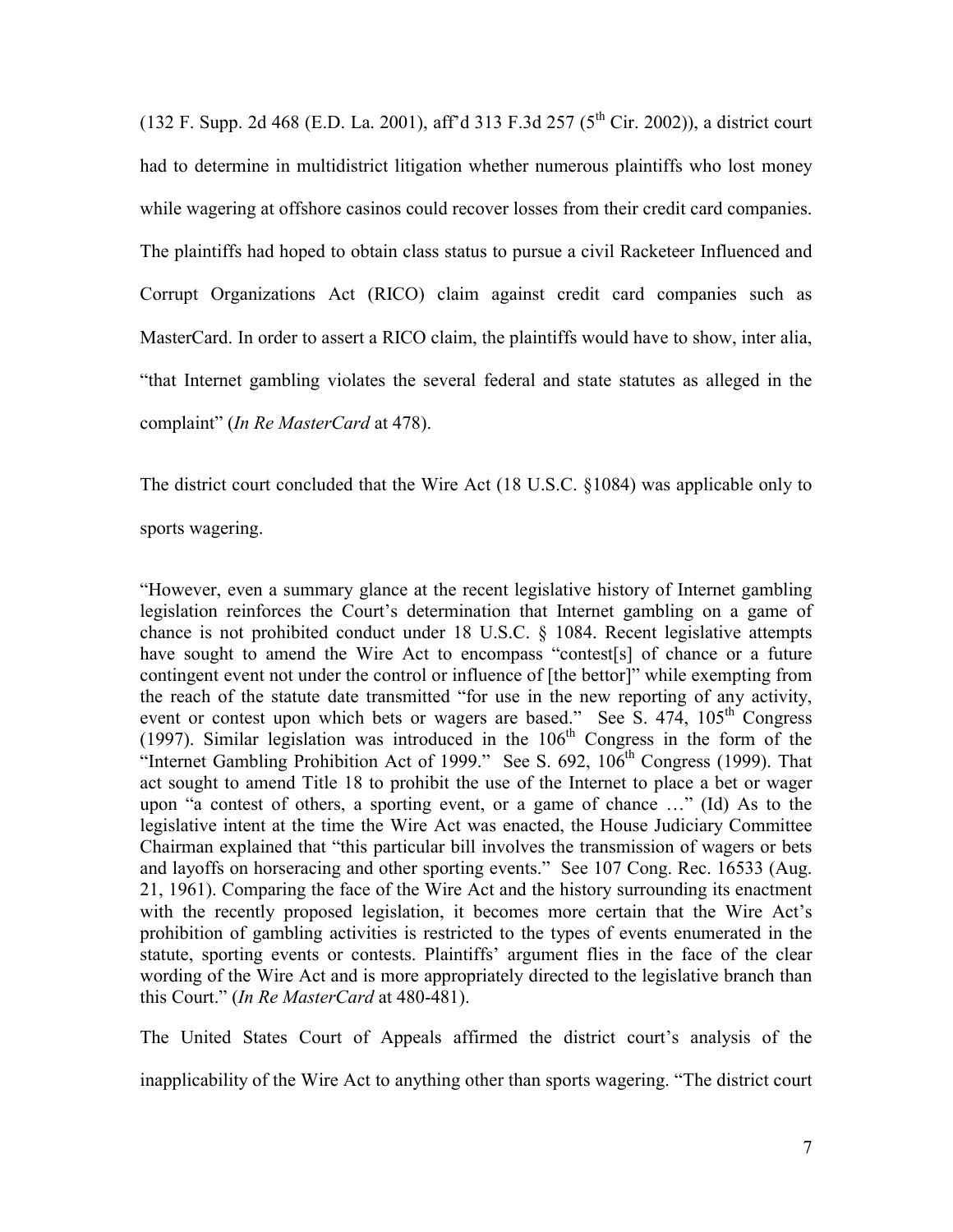concluded that the Wire Act concerns gambling on sporting events or contests and that the plaintiffs had failed to allege that they had engaged in Internet sports gambling. We agree with the district court's statutory interpretation, its reading of the relevant case law, its summary of the relevant legislative history, and its conclusion. The plaintiffs may not rely on the Wire Act as a predicate offence here …. Because the Wire Act does not prohibit non-sports Internet gambling, any debts incurred in connection with such gambling are not illegal." (*In Re MasterCard Int'l Internet Gambling Litig.*, 313 F.3d 257, 262, 263 ( $5<sup>th</sup>$  Cir. 2002). In *In Re MasterCard*, the standard of proof was a preponderance of the evidence. In a criminal case, the federal government would have to prove a violation of the law beyond a reasonable doubt. If the Court rejected the argument in *In Re MasterCard* because they could not show a violation of a statute by a preponderance of the evidence, then how could the government prove a Wire Act violation beyond a reasonable doubt? It should be noted that the U.S. Department of Justice was not a party in the *In Re MasterCard* case.

### **(B) Travel Act and Anti-Gambling Act**

The Justice Department also relies on the Travel Act and the Anti-Gambling Act which provide harsh criminal penalties. The Travel Act states in relevant part:

18 U.S. @ §1952. Interstate and foreign travel or transportation in aid of racketeering enterprises

- (a) Whoever travels in interstate or foreign commerce or uses the mail or any facility in interstate or foreign commerce, with intent to - -
	- (i) distribute the proceeds of any unlawful activity; or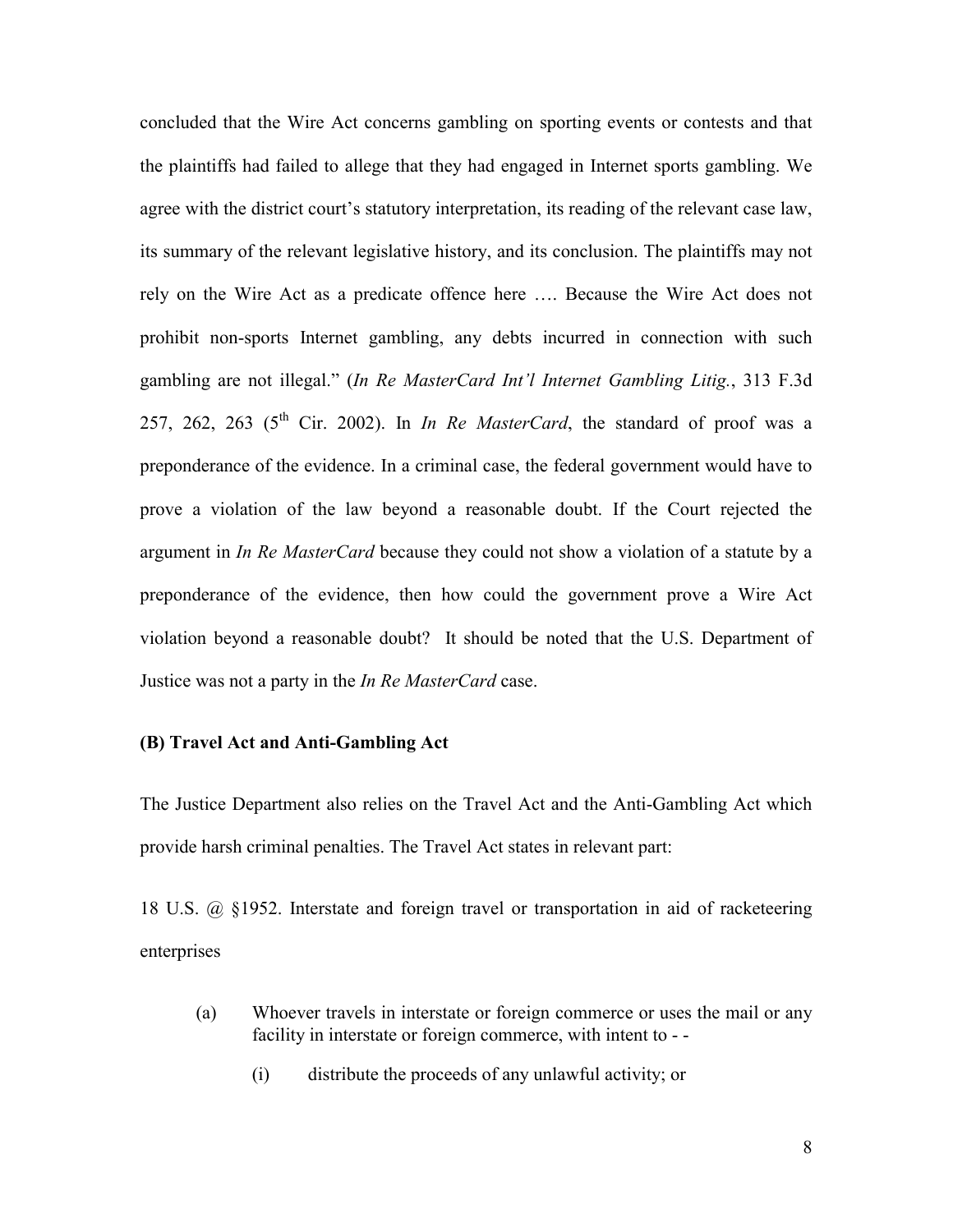- (ii) commit any crime of violence to further any unlawful activity; or
- (iii) otherwise promote, manage, establish, carry on, or facilitate the promotion, management, establishment, or carrying on, of an unlawful activity.

The Anti-Gambling Act states in relevant part:

- 18 U.S. @ §1955. Prohibition of illegal gambling businesses
	- (a) Whoever conducts, finances, manages, supervises, directs, or owns all or part of an illegal gambling business shall be fined under this title or imprisoned not more than five years, or both.
	- (b) As used in this section -
		- (1) "illegal gambling business" means a gambling business which - -
			- (A) is a violation of the law of a State or political subdivision in which it is conducted; (emphasis added)
			- (B) involves five or more persons who conduct, finance, manage, supervise, direct, or own all or part of such business; and
			- (C) has been or remains in substantially continuous operation for a period in excess of thirty-days or has a gross revenue of \$2,000 in any single day.

Both acts require either a violation of state law or alternatively, the Travel Act would require a violation of some other federal law or some state law. In other words, the activity must already be illegal prior to prosecution under either statute. An interesting case was *Casino City v. Justice Department* where the advertising entity sought a declaratory judgment (an advisory opinion) that its First Amendment rights were in jeopardy because it might be found to be aiding and abetting a criminal activity. One commentator, in discussing this case, stated: "Due to this inherent limitation, the DOJ has not relied heavily on these statutes [Travel Act and Anti-Gambling Act]. In its motion to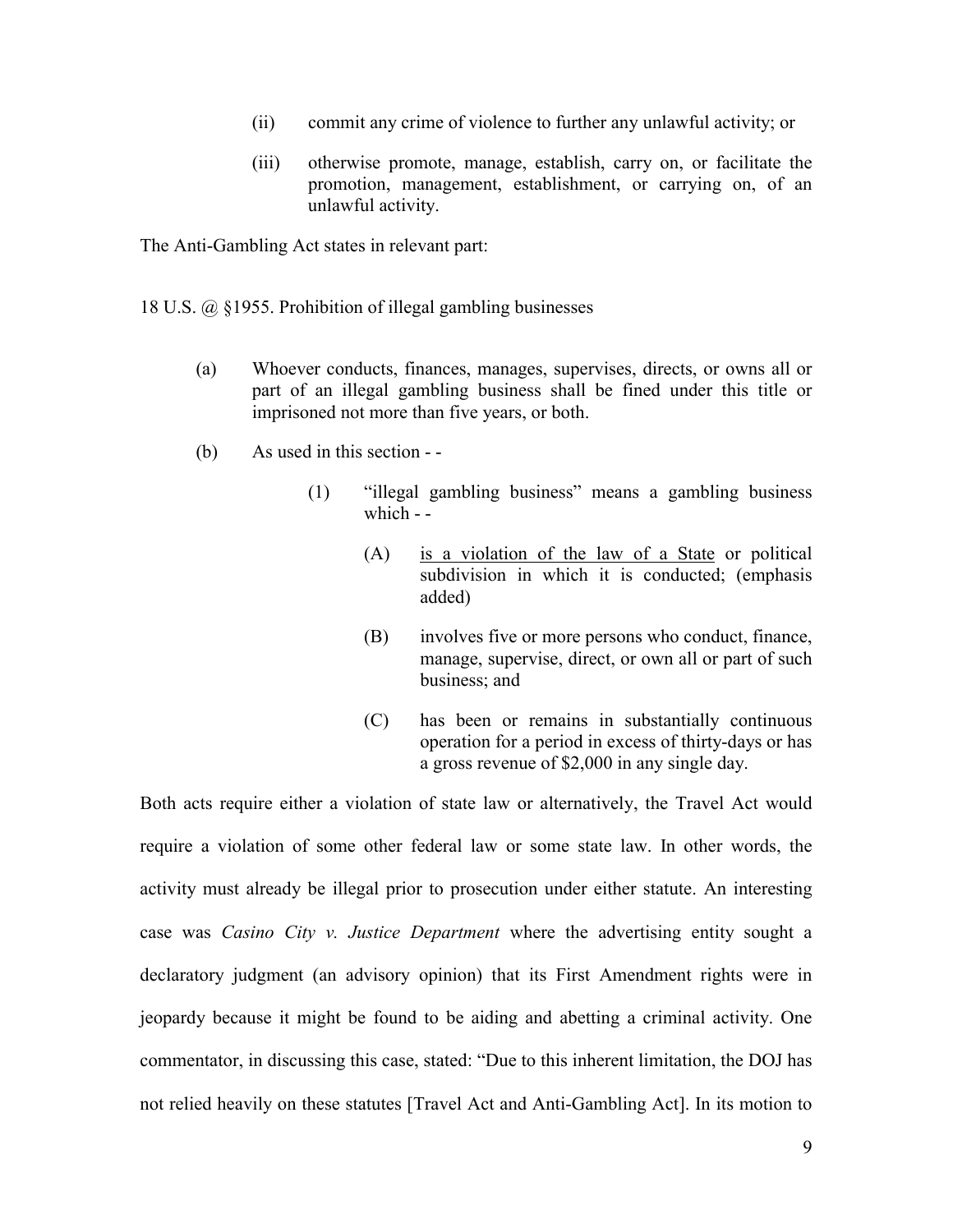dismiss Casino City's complaint, the DOJ did not offer any justification as to why it believed Internet gambling was illegal under the Travel Act or the Illegal Gambling Business Act," (Megan E. Frese, "NOTE: Rolling the Dice: Are Online Gambling Advertisers 'Aiding and Abetting' Criminal Activity or Exercising First Amendment-Protected Commercial Speech?" 15 *Fordham Intell. Prop. Media & Ent. L.J.,* 547,552).

At a minimum, it would seem that under current federal laws interactive gaming such as poker, and casino style gaming may not be illegal as a result of the *In Re MasterCard* case.

#### **Would state law or prohibition pose a significant risk to an online poker operator?**

Except for sporadic criminal action by states, such as Wisconsin, Missouri, and Minnesota in the late 1990's, action since 2000 in states such as New York and New Jersey has been limited primarily to respective civil proceedings against financial transaction providers such as Citibank or offshore sports operators. Interestingly, 49 state attorneys general supported federal prohibition of Internet gambling which is most unusual since states are often wary of federal encroachment on their jurisdiction. ("Attorneys General for 4(9) States Seeking Congressional Help." *Journal Record Legislative Report*, March 23, 2006) Approximately eight states (Illinois, Indiana, Louisiana, Michigan, Nevada, Oregon, South Dakota, and Washington) have passed legislation to prohibit Internet gambling. The most extreme was a Washington state bill (S.B. 6613) which amended a state statute in 2006 to make Internet gambling, even by a punter, a Class C felony which would be similar to a sexual assault allegation. There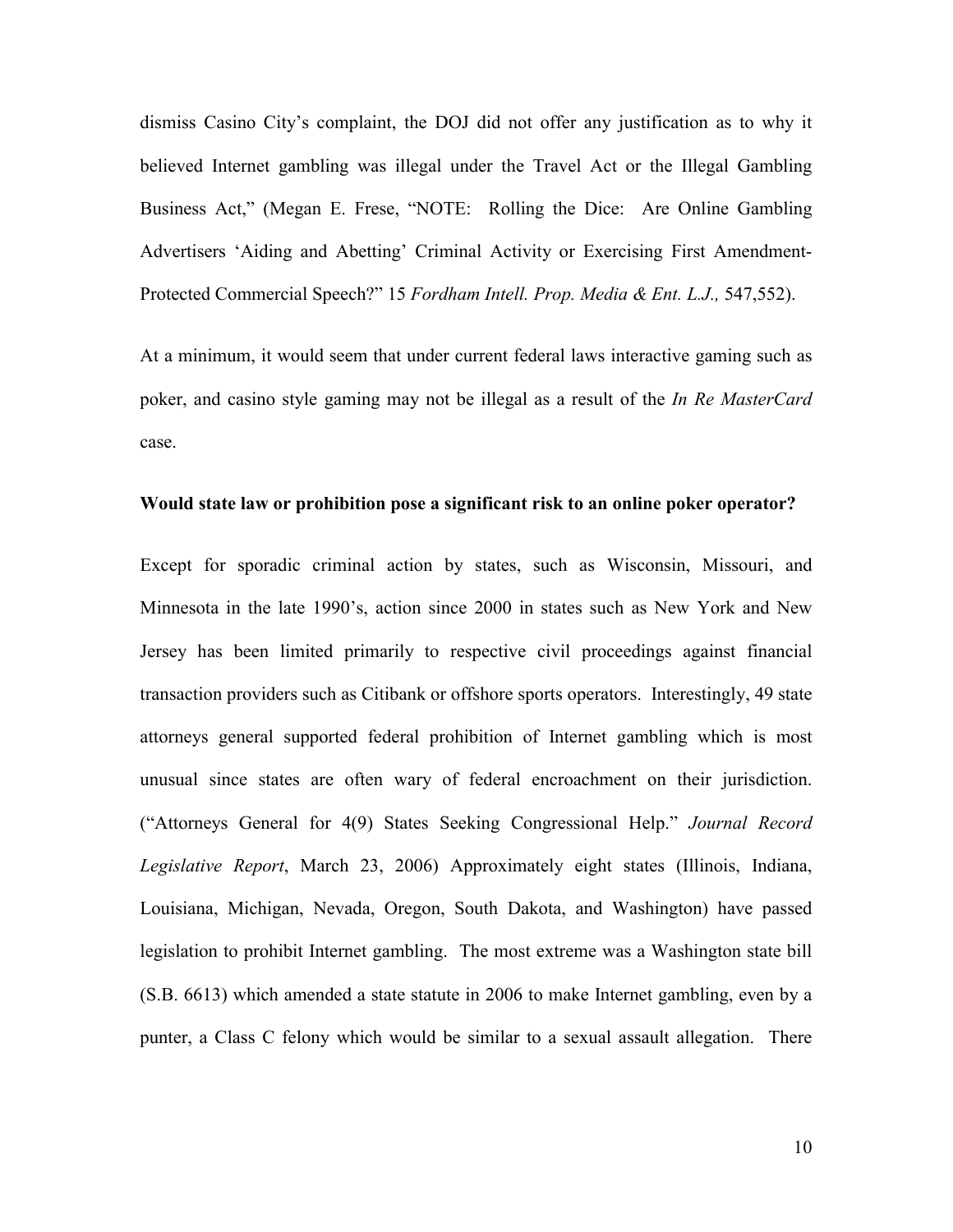have been few prosecutions under state statutes and the only player to be charged was a North Dakota resident who received a \$500 fine and a one-year deferred sentence.

Recently, Louisiana has taken action against an online gaming operator. The Louisiana statute is so broad that it might be considered to include everyone involved in Internet gambling except passive investors or players. It states:

"E. Whoever designs, develops, manages, supervises, maintains, provides, or produces any computer services, computer system, computer network, computer software, or any server providing a Home Page, Web Site, or any other product accessing the Internet, Word Wide Web, or any part thereof offering to any client for the primary purpose of the conducting as a business of any game, contest, lottery, or contrivance whereby a person risks the loss of anything of value in order to realize a profit shall be fined not more than twenty thousand dollars, or imprisoned with or without hard labour, for not more than five years, or both." *La Rs 14:90 (3)(E)"Gambling by Computer"*

Unlike Louisiana, Michigan has realized the futility of proceeding against online gaming operators. In March 2006, a Michigan resident won a 1.7 million dollar jackpot at an online Caribbean based casino. The Michigan Attorney-General had threatened to confiscate the winnings because the player had violated Michigan's 1999 Anti-Internet Gambling Law. The Attorney-General did not consider taking action against the online casino. "The gray area lies in determining which jurisdiction's laws apply. (The attorneygeneral's) office said that because Casino Tropez is based in the Caribbean, the state has no authority in the matter and should be handled by the federal government." (Interactive Gaming News, March 21, 2006).

One cautionary note, the UIGE Act §5362 (10)(A) defines unlawful Internet gambling to be the receiving of a bet where it is unlawful "under any applicable federal or state law...." (emphasis added). Thus it might be advisable to exclude players from those 8 states that have prohibited Internet gambling by statute. However, there are two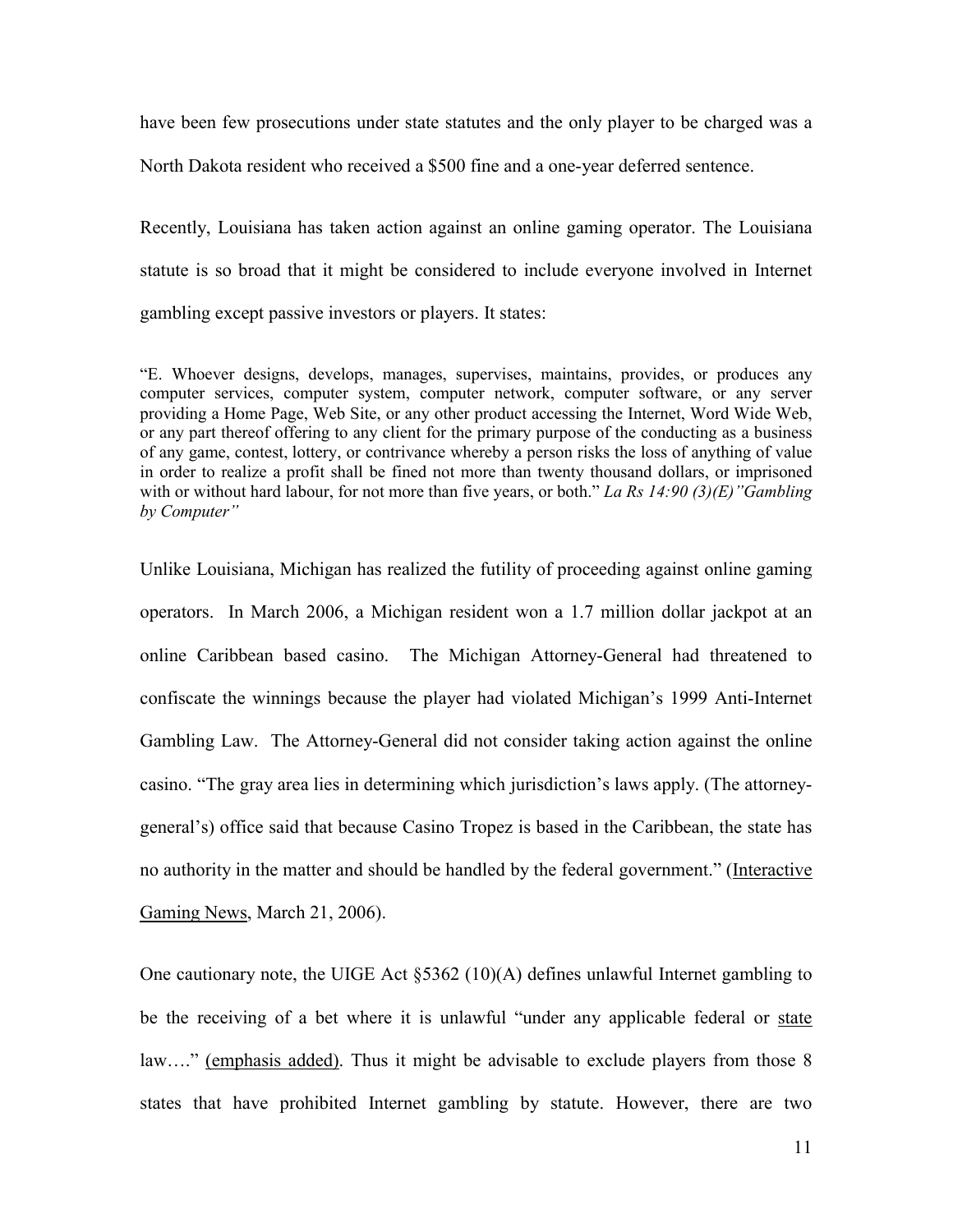arguments against the assertion that the UIGE might have made a federal crime out of illegal state interactive gaming.

First, any state anti-internet gambling statute might be in violation of the commerce clause of the U.S. Constitution. Second, it could be argued that the federal government already has authority to prosecute illegal state gambling under the Anti-Gambling Act (18 U.S.  $\omega$  §1955).

#### **The Dormant Commerce Clause**

It is uncertain whether any state Internet gambling legislation might violate the dormant Commerce Clause of the United States Constitution. Joseph M. Kelly, one of the authors of this publication, asserted in an article entitled "*Internet Gambling Law" 26 Wm. Mitchell L. Rev. 117, 170-171 (2000)* that state regulation of the Internet may be a violation of the dormant Commerce Clause. Other authorities on Internet gaming have reached the same conclusion. Lawrence Walters Esq. concludes in an article *"Will the Commerce Clause Save Online Gaming?"*

"As individual states start enforcing online gambling restrictions against players and gambling enterprises, Commerce Clause issues are certain to be raised as a defence. Legal experts and the courts will likely debate these issues for years to come, but one thing is certain: The dormant Commerce Clause creates significant uncertainty regarding the ability of state governments to constitutionally regulate Internet gambling activities." (Interactive Gaming News July 15, 2005)

In *American Libraries Association v Pataki, (969 F. Supp.160, 168-169 S.D.N.Y.) (1997)*

a New York state law prohibiting Internet child pornography was challenged as unconstitutional because it was in violation of the First Amendment and the Interstate Commerce Clause of the United States Constitution. The judge did not reach the First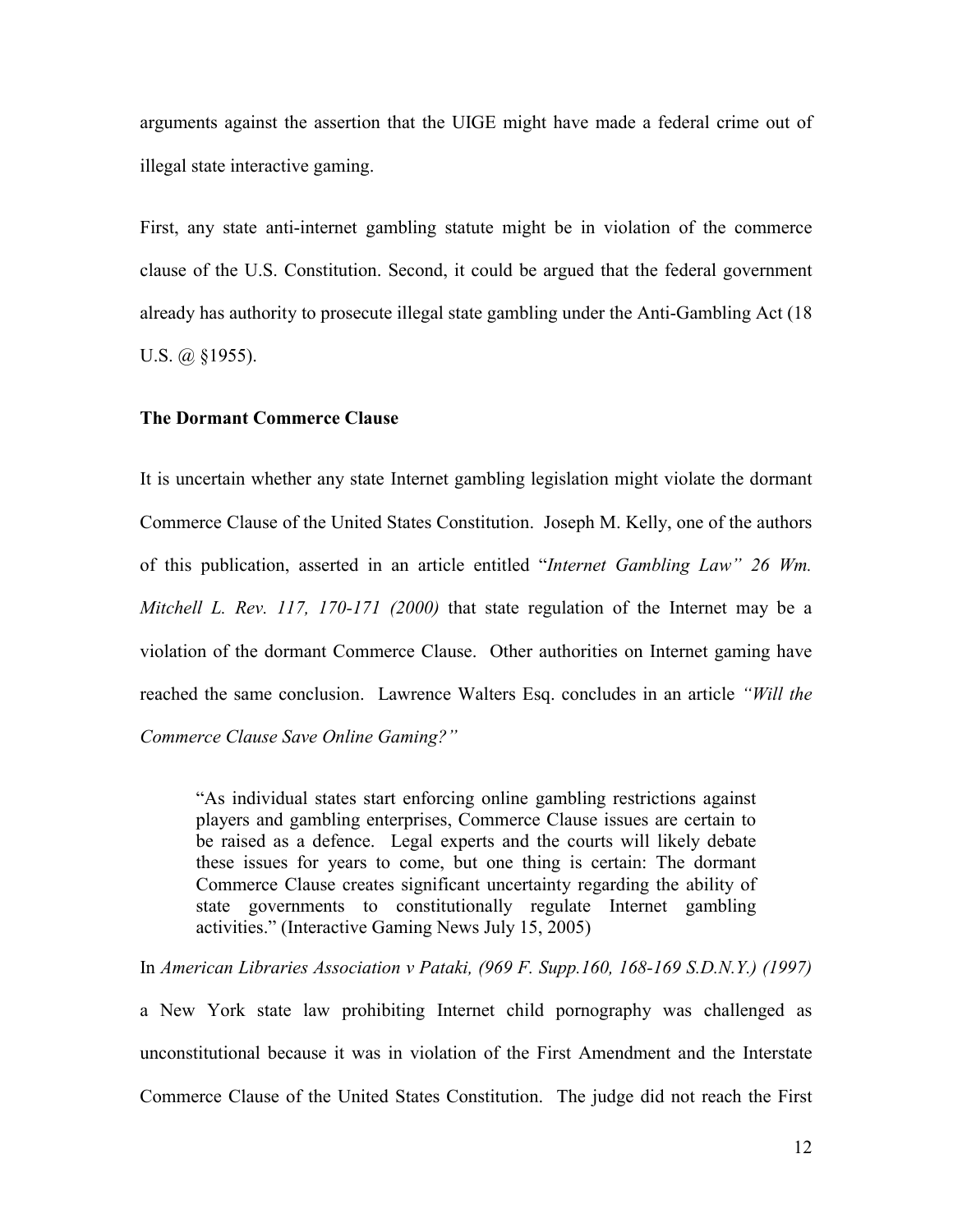Amendment issue, because she concluded that the state law concerning the Internet violated the Commerce Clause. This decision is not binding on all US courts, but may be indicative of any judicial analysis of state Internet legislation.

#### **The Anti-Gambling Act**

The Anti-Gambling Act may have already criminalized state anti-gambling law. It is worth noting that the Department of Justice has rarely prosecuted any criminal cases against a casino, poker or bingo site prior to the passage of the UIGE. Whether their position will change with the adoption of the UIGE is anyone's guess. However, unless it could be clearly shown that the law with regard to unlawful Internet gaming has changed to include poker and casino sites, prosecution may be unlikely under Federal statutes. This does not mean that they could not prosecute under the laws of one of the states that prohibit Internet gambling, though the Department of Justice could have prosecuted under state law pursuant to the Anti-Gambling Act (18 U.S.C. §1955) and never did so.

#### **CAN YOUR JOB GET YOU ARRESTED**

If one works for an online gaming corporation that accepts bets from a prohibited jurisdiction, it is possible you and not the company will be arrested and even imprisoned. As explained by Lord Denning, Master of the Rolls in the mid 1960's, it is very difficult to take criminal action against gaming corporations because they have "no body to be imprisoned and no soul to be damned." This is especially true when the corporation is in a different country. For example, BetonSports has "principle offices in London and in Costa Rica." When the U. S. Justice Department brought civil charges against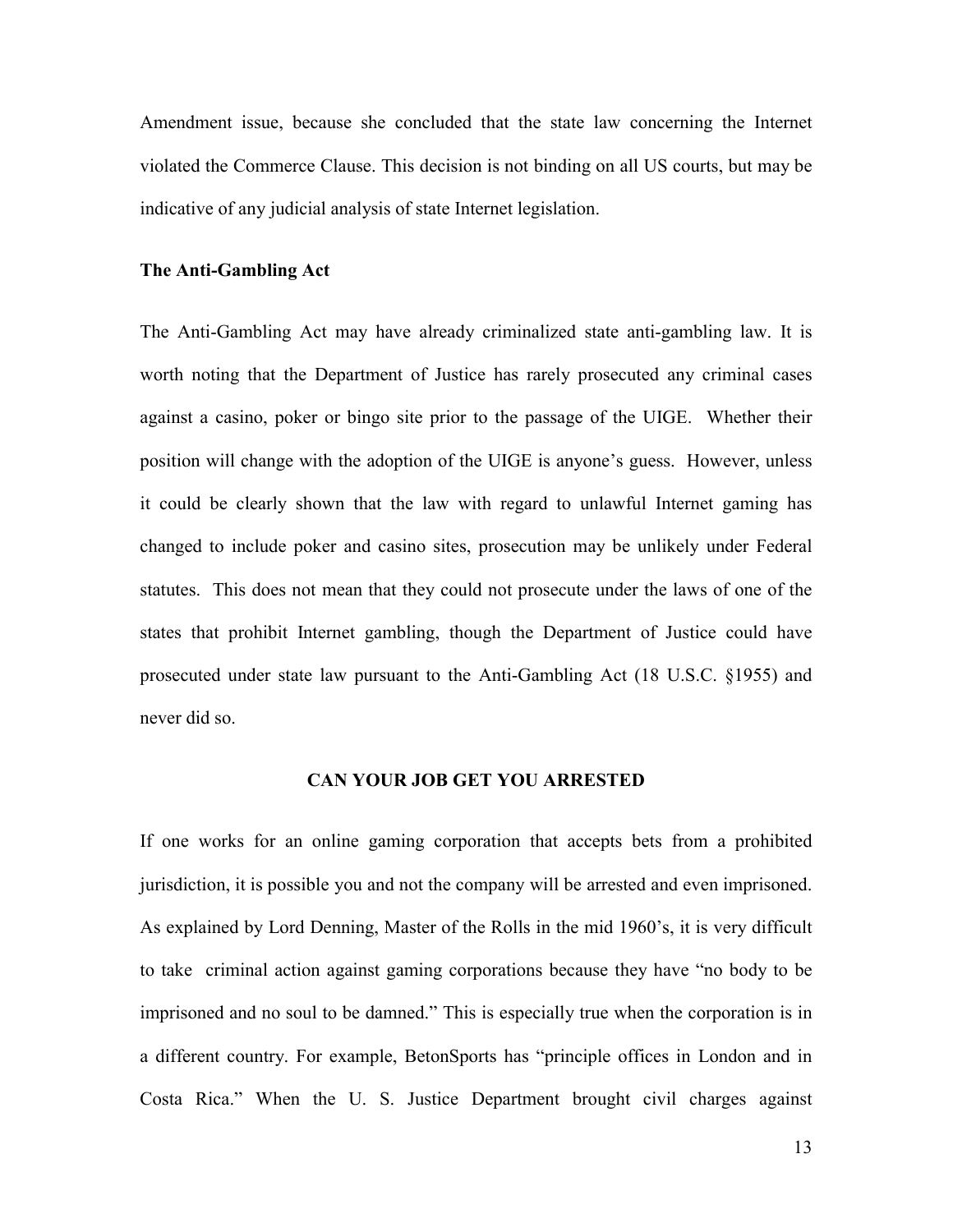BetonSports, it proved extremely difficult to serve process on BetonSports from the U.S. (U.S. v. BetonSports 2006 U.S. Dist. Lexis 55553, which concluded U.S. attempted service at that time was inadequate).

Recently, the gaming community was startled to discover that the U.S. Government had arrested David Carruthers, then C.E.O. of BetonSports and that Louisiana state had issued a warrant which resulted in the arrest of Peter Dicks, then a non-executive Director of SportingBet. The French Government also arrested two executives of BWIN. All four defendants were released on bail ranging from \$50,000 for Dicks, €300,000 each for the BWIN executives and \$1m for Carruthers.

What are the chances of imprisonment? It would seem that Carruthers is not a major character in the indictment of 11 persons and 4 companies by the U.S. attorney. In fact he is barely mentioned in the indictment and it would seem the federal authorities are really after Gary Kaplan, a bookie with an alleged shady past ("Carruthers May Strike Plea Bargain" August 22, 2006, I Gaming Business) When the U.S. government in 1998 had gone after 21 defendants for conspiring to violate the Wire Act, none of the defendants were sentenced to prison except for Jay Cohen, who voluntarily returned from Antigua to fight the charges. If Cohen had agreed to a plea bargain after failing to win dismissal of the charges in pre-trial motions, it is probable he would not have served prison time. For example, Allen Ross, one of the 21 defendants, tried to get the charges dismissed. When he failed (U.S. v Ross, 1999 U.S. Lexis 22351) he reached a plea bargain with the U.S. Government and served no jail time.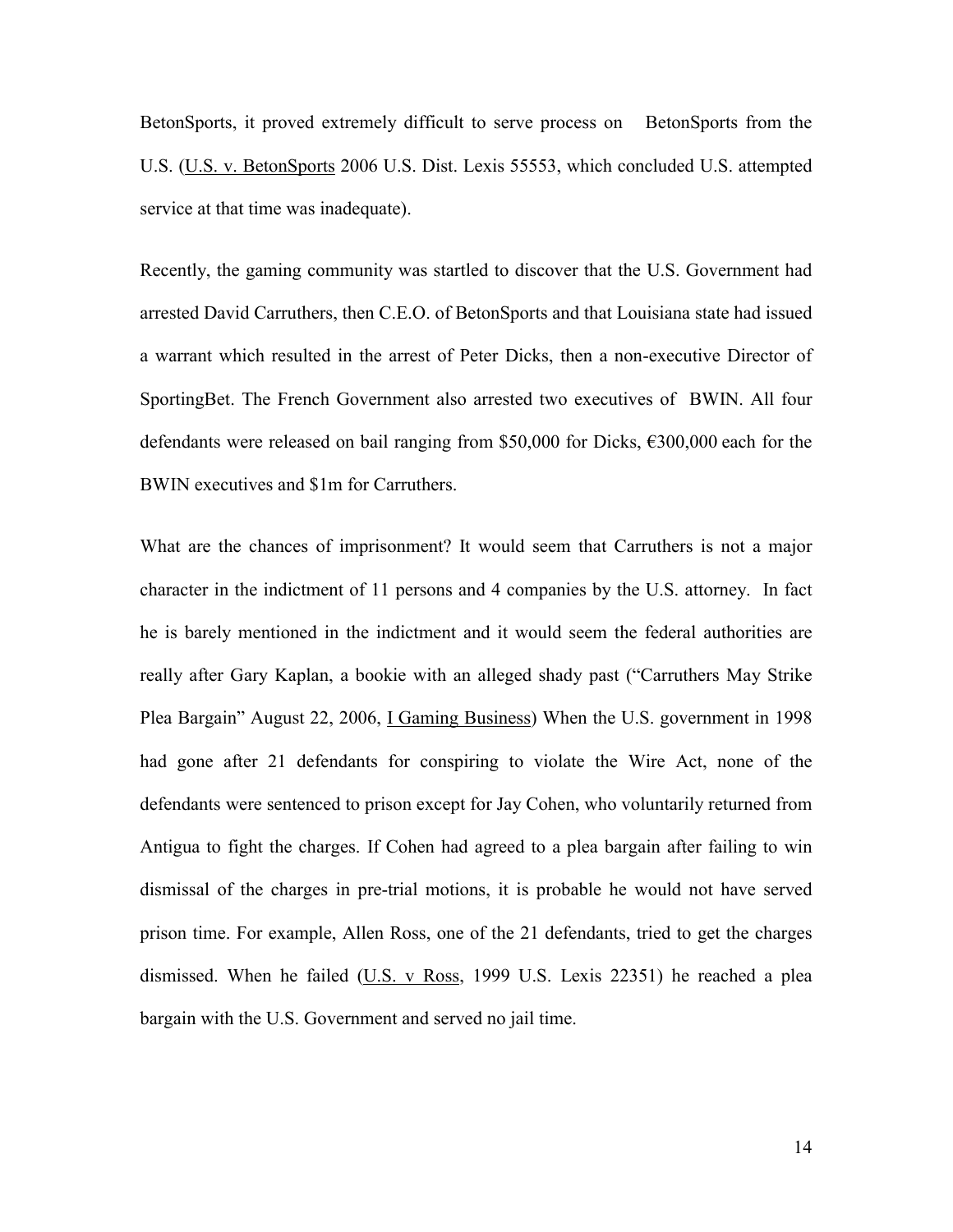Unlike the 1998 indictments, nobody really knows whether he/she may be on a secret list of individuals who might be subject to arrest even while travelling through the United States. Moreover, a supplier of online gaming services to an online operator could result in detention based on the charges of aiding and abetting. Concerning a passive shareholder, Louisiana law enforcement stated they were targeting "people directly involved in online gambling operations and … shareholders in the companies were not at risk of arrest." ("Dicks decision in balance" Financial Times, Sept. 22, 2006.) Yet even a janitor who only served coffee to bettors and stacked chairs was found guilty for participating in an illegal gambling business (U.S. v. Merrell, 701 F. 2d 53,  $6^{th}$  cir 1983).

While Carruthers is under house arrest while awaiting a January 22, 2007 evidentiary hearing, his lawyers will be waging an aggressive defence. For example, in an unsuccessful motion to compel the government to produce non public grand jury and petit jury material, at least 11 major law firms represented various defendants in the Carruthers/BetonSports proceedings. (U.S. v. BetonSports et al, 2006 U.S. Dist. Lexis 63824).

The Louisiana arrest of Dicks is a totally different situation from that of Carruthers. Unlike Carruthers, Dicks was a non-executive director of SportingBet who was arrested when arriving in New York for business unrelated to gaming. Louisiana is one of 8 states that has enacted anti-internet gambling legislation, but is the only state that has recently prosecuted an online gambling executive without allegations of fraud. Apparently there are over 50 outstanding warrants against online executives whose companies accept Louisiana customers. (The Times, September 15, 2006). Unlike almost any other jurisdiction, the decision to prosecute was made by a zealous state policeman who is not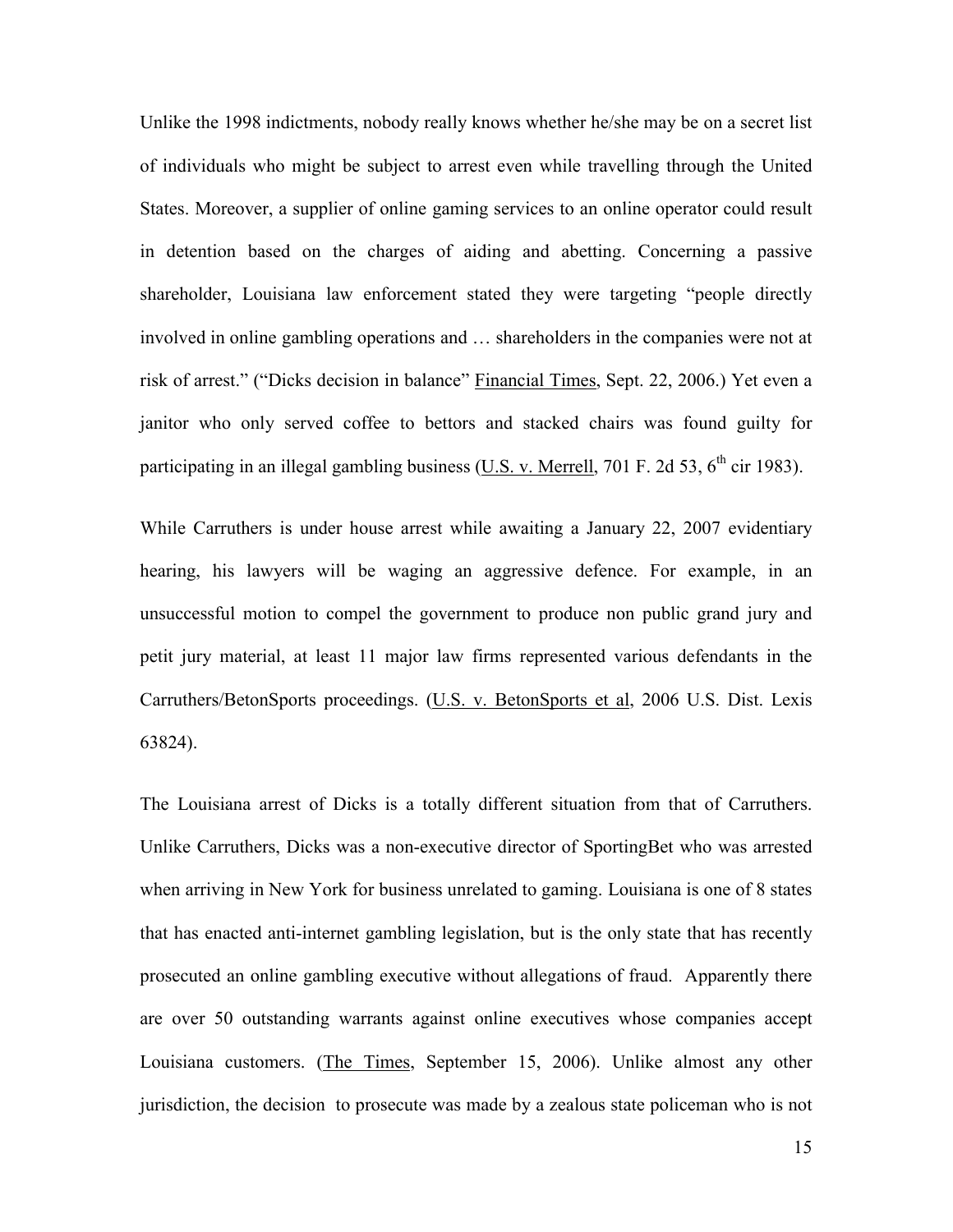a lawyer. Governor George Pataki of New York refused to extradite Dicks once it was disclosed that Dicks had not been in Louisiana for decades. However if Dicks were to fly to Dallas airport in Texas, for example, it is possible he could still be extradited to Louisiana pursuant to the outstanding warrant.

The French government, through at least ten police officers, and perhaps inspired by the U.S., has arrested two executives of the Austrian company BWIN. Unlike the U.S., the executives were arrested for violation of French legislation which only permits wagering by licensed monopolies. ("Number up for gaming executives, says French state Lottery" The Times, September 16, 2006.") The executives were arrested in France while publicizing an agreement with a French soccer team. Most experts speculate the arrest was a result of pressure brought by state-owned monopolies, Francaise des Jeux (FdJ), which operates the national lottery, soccer (football) pools and scratch cards as well as Pari Mutuel Urbain (PMU) which has a horse racing wagering monopoly. In fact, an FdJ spokesperson stated: "We are doing exactly the same as the authorities in the U.S. who arrested the British executives."("French police arrest heads of Austria's BWIN for allegedly marketing online gambling,"  $A.P.,$  Sept. 15, 2006.)

Apparently the French magistrate had been investigating alleged illegal Internet wagering since November 2005 and PMU and FdJ had filed a complaint against BWIN in April 2005. The two executives were kept in jail over the weekend and released on  $\epsilon$ 300,000 each and informed by the French magistrate that they could be imprisoned for up to three years if convicted of violating French gaming laws.